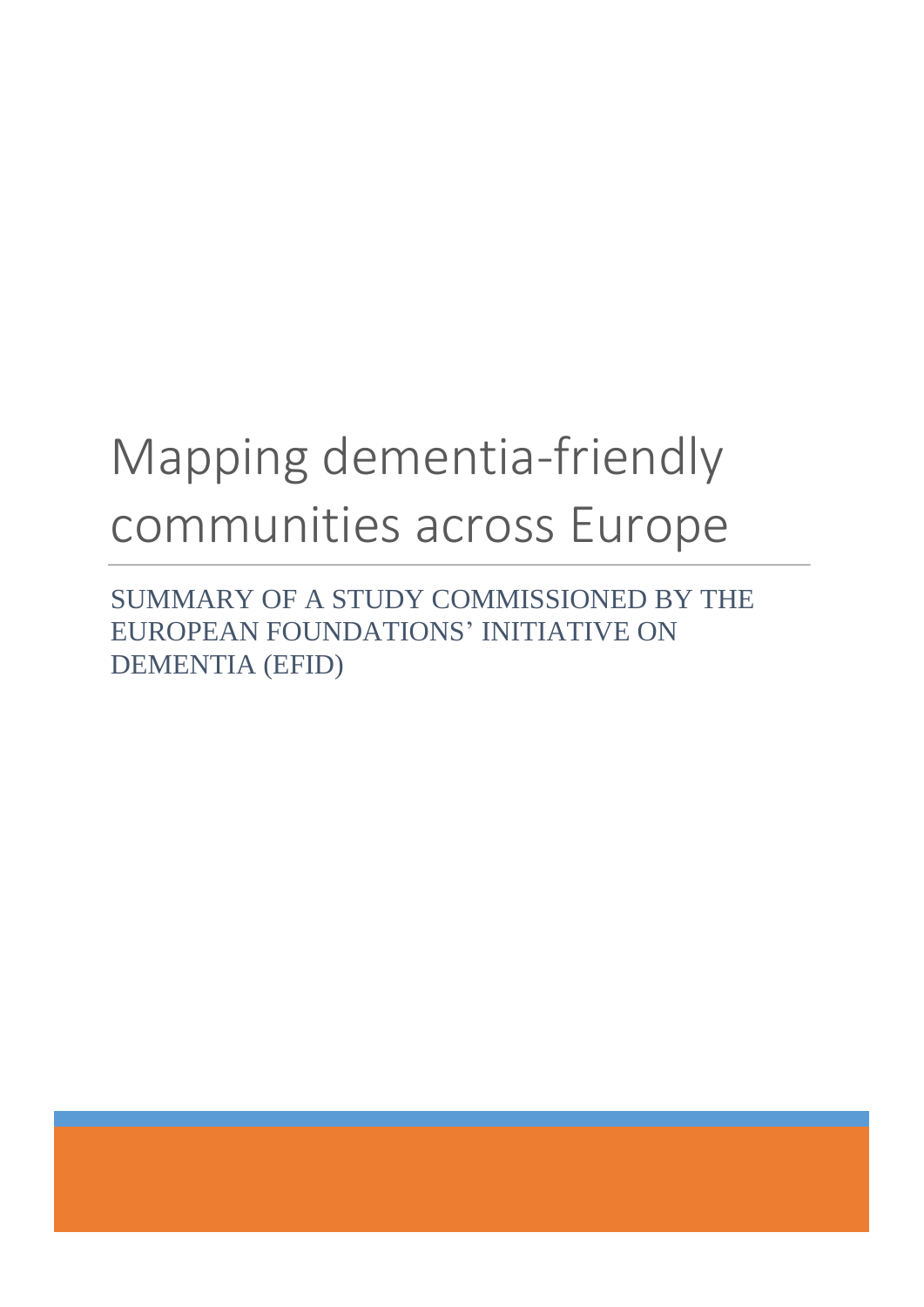# Executive Summary

The report "Mapping dementia-friendly communities across Europe" was commissioned by the European Foundations' Initiative on Dementia (EFID) and carried out by the Mental Health Foundation (a UK non-governmental organisation) in 2014 and 2015. The research originated from a shared interest of the foundations engaged in  $EFD<sup>1</sup>$  in conducting an analysis of concepts and practices of what is commonly referred to as 'dementia-friendly communities' (DFCs) and similar initiatives across Europe. The aim of the report is to provide practical information, guidance and examples to support good practice around sustainable, inclusive and supportive environments for people living with dementia and their carers. The report is accompanied by an online collection of case studies that illustrate the diversity of 'dementia-friendly community' activity in Europe. The online 'mapping paper' "Dementia-friendly community case studies across Europe" is available on the EFID website (www.efid.info).

Europe is facing unprecedented demographic changes with an increasing ageing population. There are an estimated 8.7 million people living with dementia in Europe and this number is expected to rise. Although dementia is not a natural consequence of ageing, the impact of the condition on the elderly is set to grow. In the absence of a cure or universally effective treatments for dementia, in the foreseeable future, there is both the opportunity and necessity for creative, positive community-based initiatives to support people living with dementia, not only to live well but also be active participants in their communities. It is crucial that 'dementia-friendly community' initiatives situate people with dementia at the centre, maintaining a view of them as people, citizens, and equal members of society, not just service users or patients.

Communities come in all shapes and sizes, therefore community-based solutions to enable people with dementia to live well are also highly diverse. This report includes a number of examples of 'dementiafriendly community' work from across Europe that clearly demonstrates this. A participant of the research described his work as creating "*a social movement that mobilises all sections of the community"*. The survey showed that the 'dementia-friendly community' 'movement' is occurring in many different ways.

In the report, a number of good practices of DFCs are presented. However, the study is a 'snapshot' of 'dementia-friendly community' work in Europe and cannot claim to present a comprehensive picture of everything that has been occurring in this field.

# Findings

**.** 

The findings presented in this report are the product of a literature review, an online survey and telephone interviews. While the report summarises an analysis of these three elements, a detailed description of each is presented in the appendices of the report.

<sup>&</sup>lt;sup>1</sup> Seven foundations are involved in the 2<sup>nd</sup> and 3<sup>rd</sup> phase of EFID (2013-2016). These are The Atlantic Philanthropies, the Fondation Médéric Alzheimer, the King Baudouin Foundation, the Robert Bosch Stiftung, The Life Changes Trust, The Joseph Rowntree Foundation and the Genio Trust. EFID is an initiative by the Network of European Foundations. For more information visit the website [www.efid.info](http://www.efid.info/)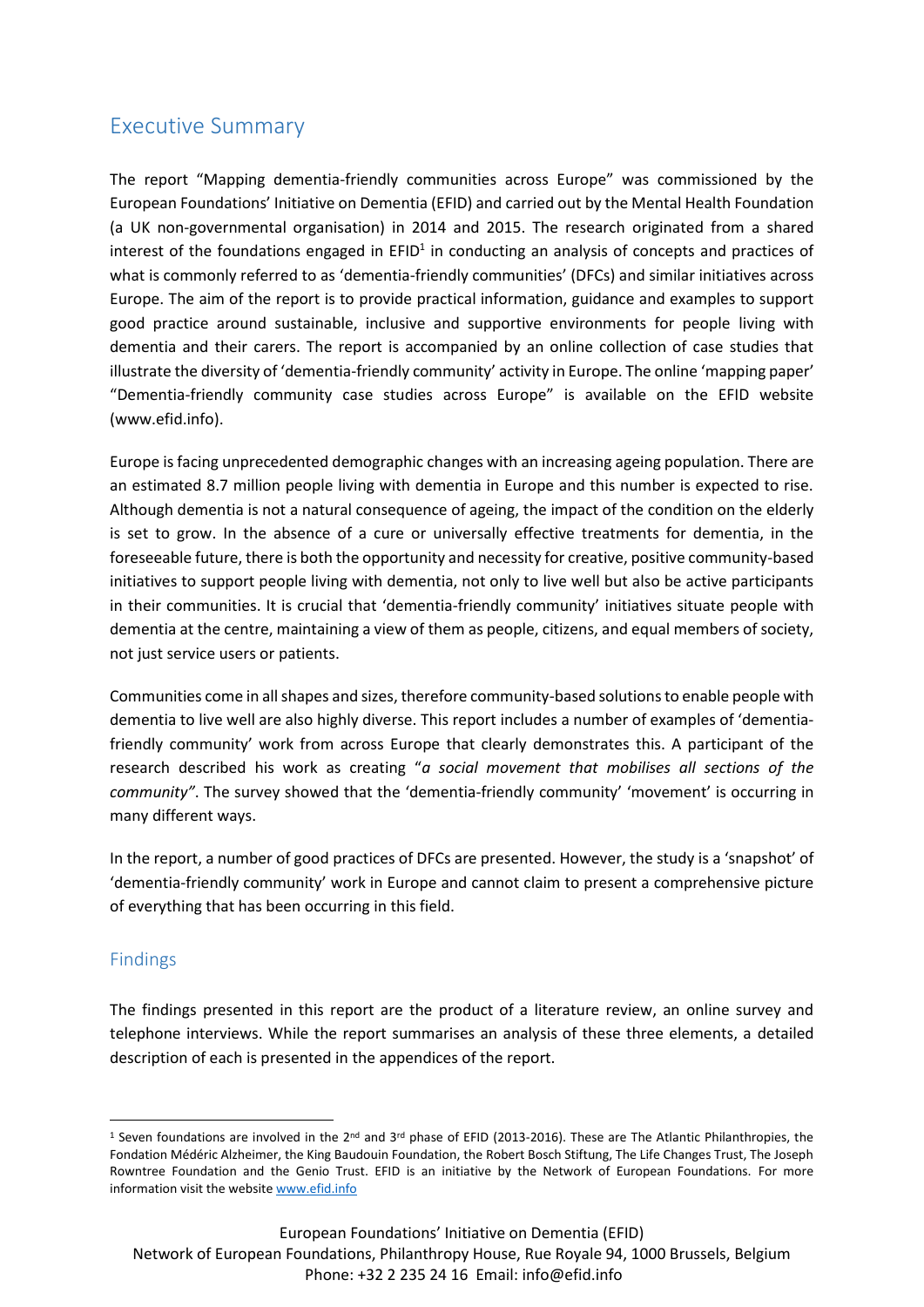At the start of the study, some definitions were adopted. These were as follows:

- a) The term 'community' was defined mainly as a geographical locality with few references to communities of identity (i.e. LGBT, ethnic minorities) or interest. The term 'dementia-friendly communities' describes a wide range of activities, projects and initiatives aimed at improving the quality of life for people with dementia and at creating inclusive and supportive local environments to enable people with dementia to be active participants.
- b) The mapping focused on people with dementia as citizens of the wider community, not on people defined by their dementia as 'patients' or 'service users'.
- c) Making an organisation or service 'dementia-friendly' is an important building block of developing a 'dementia-friendly community'; however, the former on its own does not create a 'dementia-friendly community'.

The report identified four essential factors to develop a DFC. These are:

#### *1. Providing training, education and awareness-raising about dementia.*

Raising awareness is a key element of developing a DFC. Levels of knowledge and understanding about dementia were generally found to be low, partly due to fear, shame and stigma. Awareness-raising activities are probably the most tangible in relation to developing 'dementia-friendly communities', because they potentially engage a wide range of community members. Yet the type of information that people receive and how they act upon it is much harder to measure. Furthermore, unclear information can be misleading and could inadvertently risk adding to stigma.

# *2. Active inclusion and involvement of people living with dementia in the communities where they live.*

Although inclusion and involvement can be defined in many different ways, the key message expressed in the study is that people living with dementia should not be treated, in a 'dementia-friendly community', as passive objects or recipients of things 'done to them'. In this respect, the involvement of people living with severe dementia or people with dementia living in remote area was seen as particularly challenging.

# *3. Encouraging and supporting partnerships, networks and collaborations focused on developing 'dementia-friendly communities'.*

Due to the nature of community, it is clear that no one organisation can initiate the development process of a 'dementia-friendly community' on its own. The study identified collaboration, both through formal and informal processes, as an essential element of developing a DFC. Successful partnerships tended to be diverse, involving: public services and officials (e.g. mayors); NGOs; businesses; public authorities; community groups; faith organisations; and people living with dementia and their carers. These partnerships had many functions including: sharing information; learning and resources; monitoring progress and impact; supporting members; promoting 'dementia-friendly communities'; and enabling community development and cohesion.

#### *4. Securing and sharing resources for developing a 'dementia-friendly community'.*

Although resources were mentioned less frequently in the survey, the study emphasised the importance (and the challenge) of having the right resources in place at the right time.

The study also collected information on policies and strategies relating to 'dementia-friendly communities'. In particular, findings from the research indicated that most 'dementia-friendly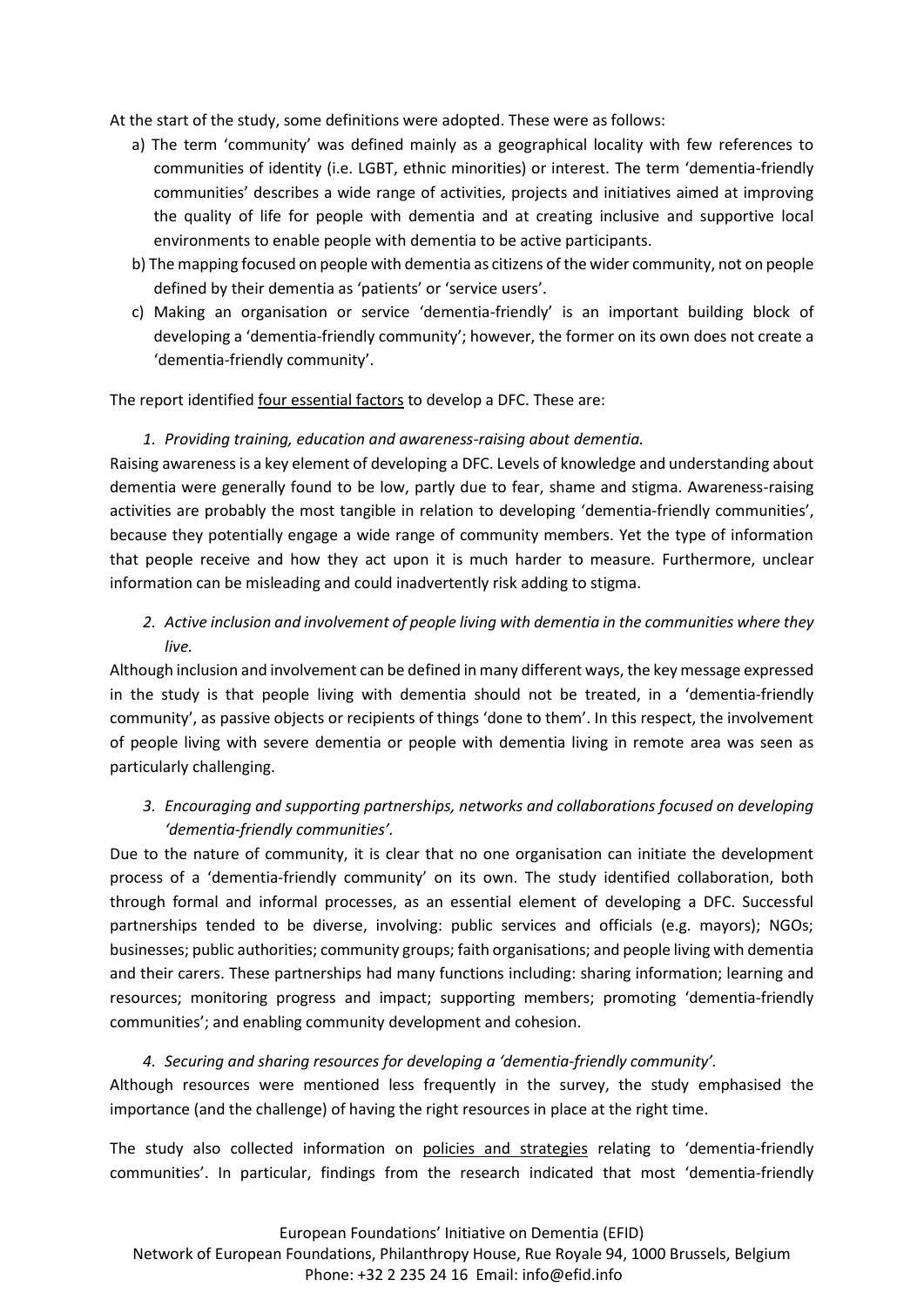community' activity was taking place at regional, municipal or local level. Six countries have government-led national dementia strategies that supported the development of 'dementia-friendly communities'. In several countries, the national programmes on DFCs are led by NGOs (usually Alzheimer's associations). Furthermore, some 'dementia-friendly community' initiatives, led by national organisations, regional or municipal governments, were quite centralised and 'top down' in their approach. Other initiatives were local, community, grassroots and very much 'bottom up'. Some 'dementia-friendly community' actions combined these two approaches well, while others perceived or experienced tensions. However, activity of either type (top down and bottom up) appeared to be beneficial by generating more dementia-friendly awareness and activities in the communities where it took place. Finally, there are some European-wide initiatives that include support for 'dementiafriendly communities', however no single agreed model for a 'dementia-friendly community' exists, nor is there a comprehensive European programme (other than EFID) supporting the development of 'dementia-friendly communities'.

Some strengths and challenges were identified relating to the development of 'dementia-friendly communities'. Strengths were observed when a number of European countries applied the four essential factors (outlined above) in practice. This, in turn, was perceived to improve the quality of life and well-being of people living with dementia. Furthermore, the diversity of people, organisations, and countries involved in the development of 'dementia-friendly communities' creates space for innovation, creativity, new partnerships and resources. More broadly, it generates new conceptualisations of dementia itself, and the way society responds to it.

Among the challenges, a lack of resources was a real concern for many DFCs, especially those located in countries where the "safety net" of public services is limited or under-developed. Addressing issues of resources and sustainability was considered to be vital; it is unrealistic to expect most 'dementiafriendly communities' to be initiated or sustained by communities themselves without some government commitment or support.

Finding ways of evaluating and demonstrating the impact of 'dementia-friendly communities' is crucial; however the study identified few examples of evaluation tools and measurements of impact.

# A taxonomy for 'dementia-friendly community' activity (DEM-FACT)

Drawing upon the findings, the report identified three general "descriptors" or groupings that can be helpful for organisations wishing to be involved in developing 'dementia-friendly communities'. Diagram 1, 'A taxonomy for 'dementia-friendly community' activity' describes these steps. It is important to note that this is not necessarily a linear process. As such, some of the activities in one descriptor may also be occurring in another descriptor, while not all the activities outlined in a descriptor may necessarily occur at the same time.

Finally, the report concludes by outlining a number of possible areas of action or 'ways forward' to support further development of 'dementia-friendly communities' across Europe.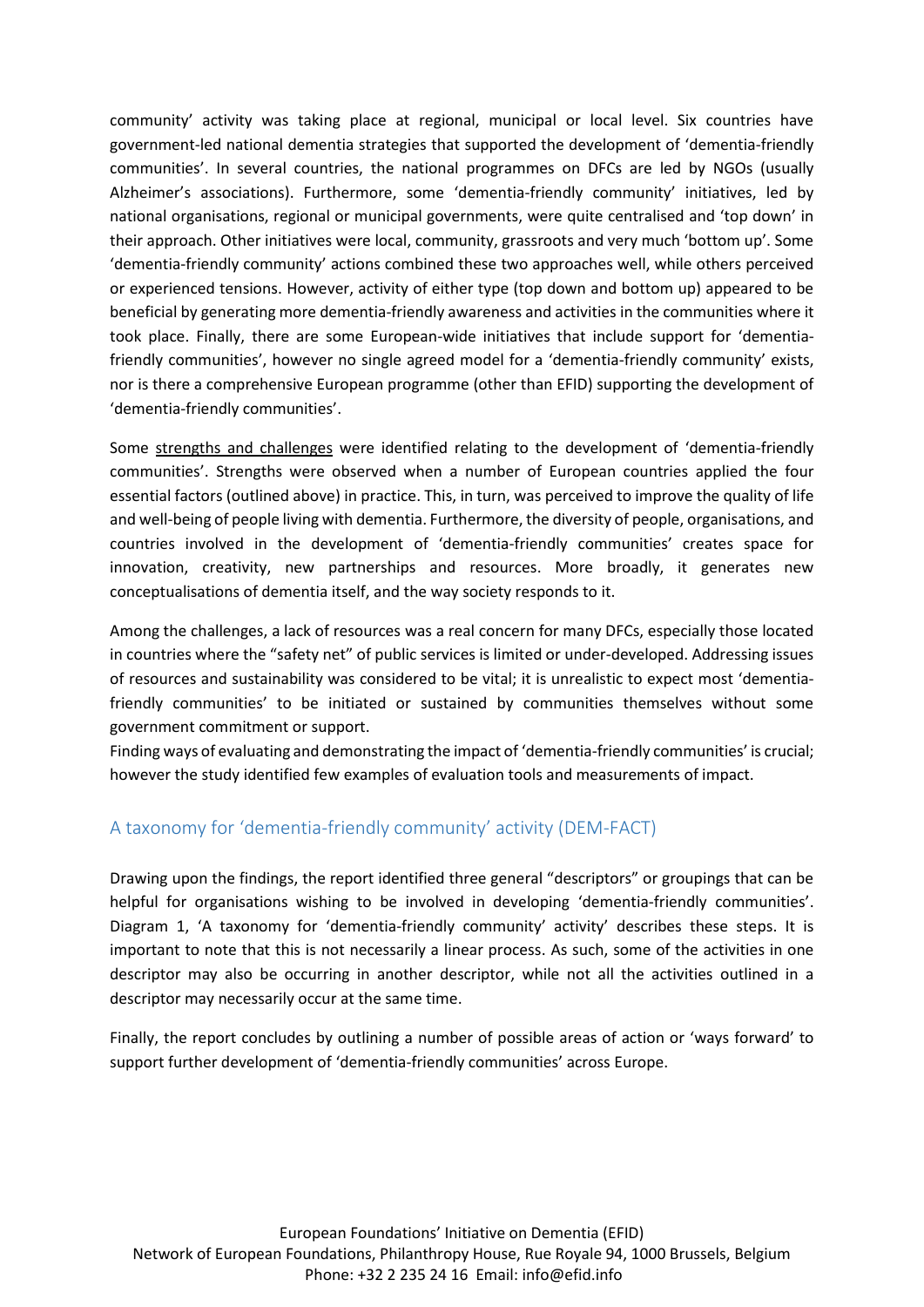- Basic awareness-raising focused on community care, support services and emergency services.
- Inclusion and 'involvement opportunities' for people with dementia through community groups, memory cafes, etc.
- Led by a public health service, social care service, or specialist dementia NGO - small partnerships that may be time limited to complete certain tasks, or be sustained.

# **'Community support'**

**Focus of DFC activity is providing community care and support to people with dementia**

# **'Community involvement'**

**Focus of DFC activity involves the wider community being supportive towards people with dementia**

- Basic awareness-raising, challenging stigma about dementia among community organisations, public services, shops, businesses, etc. May involve 'Dementia friends' sessions, exhibitions, films, etc.
- Inclusion and involvement opportunities include a wide range of community activities e.g. walks, exhibitions, clubs, church services, community groups, etc. giving people with dementia a visible community 'presence'.
- Range of organisations but probably led by dementia NGOs, and/or health and social care services - large partnerships but a minority of active members.

• Awareness-raising across community organisations, businesses, public services, etc.; is well resourced; includes the active involvement of people with dementia; results in positive activity to change attitudes and behaviours; removes barriers and improves access; supports inclusion and participation of people with dementia in the community; and is evaluated to assess impact.

- Active participation of people with dementia and other community members in all aspects of 'dementia-friendly community' activity, (as individuals and through groups, as equal citizens and valued members of a partnership), including awareness-raising and evaluations of impact.
- Democratic and accountable community partnerships and networks, that are coordinated by organisations with the ability to commit resources for community wide activity but who can also support and respect diversity, small, grassroots initiatives and the active involvement of people with dementia – most member organisations are actively involved and there are resources and commitments to sustainability.

# **'Whole community and citizenship'**

**Focus of DFC activity are community partnerships co-ordinating a comprehensive 'whole community' and citizenship approach with the active involvement of a range of organisations, resources, and people with dementia**